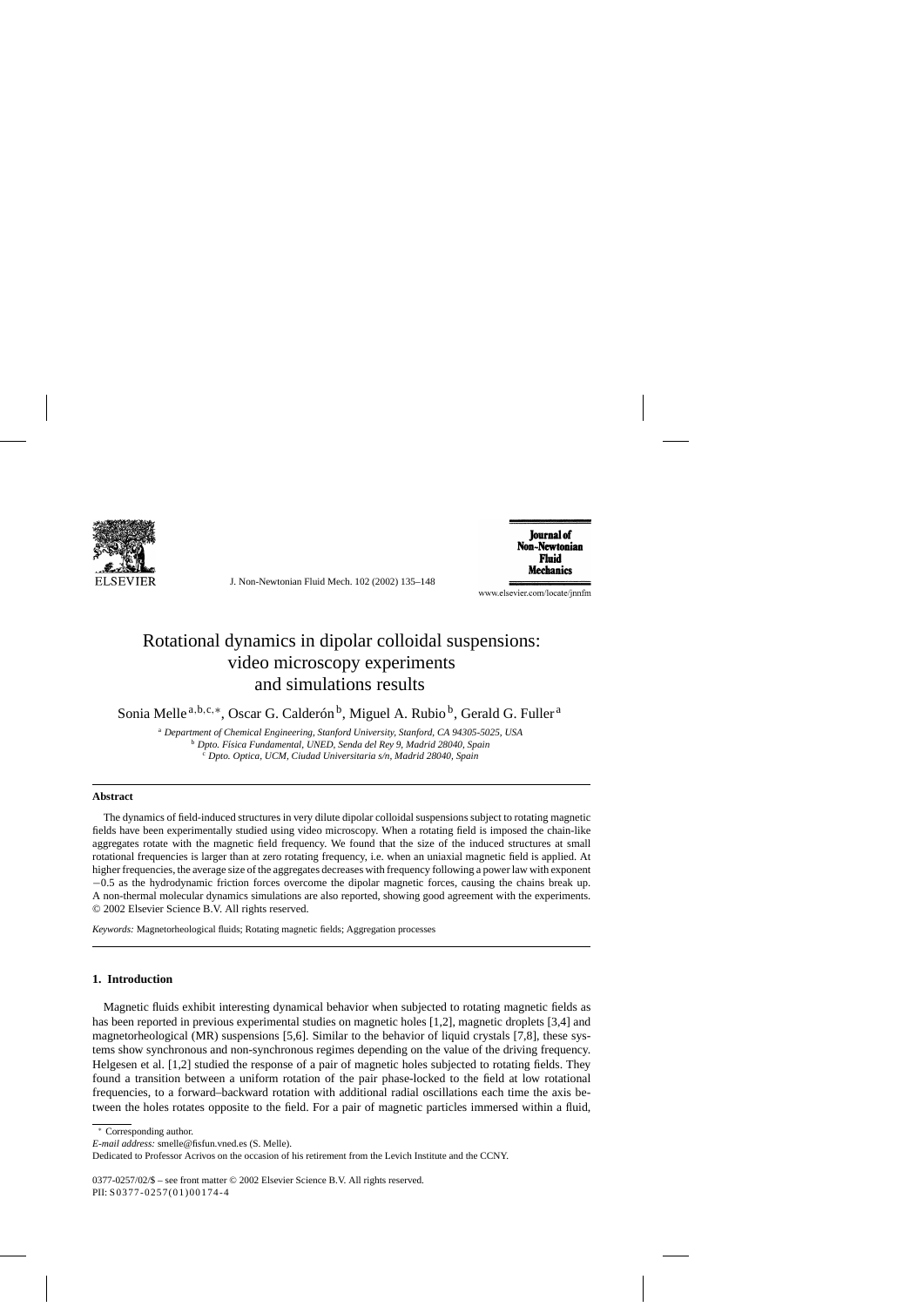Kashevsky and Novokova [5] found that the plane of the magnetic field rotation is the attractive one for the pair motion. Bacri et al. [3] found unexpected spiny, starfish shaped magnetic micro-droplets co-rotating with the field for high rotational frequencies. At lower frequencies, Sandre et al. [4] found that the magnetic micro-droplets break up to decrease their viscous drag and facilitate tracking the field rotation.

In our previous work [6], we studied the orientation dynamics of dilute MR suspensions ( $\phi \simeq 0.016$ ) using scattering dichroism. In these suspensions, dichroism is caused by the polarization dependent scattering from oriented aggregates [9]. The time evolution of the dichroism and the orientation angle of the structures were measured simultaneously and it was observed that the structures followed the rotating magnetic field with a phase lag that was independent of time for all frequencies measured. This phase difference increased with frequency over the whole range of frequencies.

In order to simulate MR suspensions, algorithms have been developed incorporating Stokes friction, magnetic interaction, excluded-volume force, and Brownian motion [10–13]. In some cases, the magnetic interaction of the particles dominates their random thermal motion [14,15]. To quantify the relative importance of these two effects, the dimensionless ratio of the magnetic inter-particle interaction energy and the thermal energy is considered. This ratio is  $\lambda = W_m/k_B T = \mu_0 m^2/16\pi a^3 k_B T$ , where  $\mu_0$  is the vacuum magnetic permeability, *m* the magnetic moment of the particle, *a* the radius of the particle,  $k_B$ the Boltzman constant, and *T* the temperature. In our experiments, this ratio is on the order of  $\lambda \simeq 700$ . In this regime, Martin et al. [15] developed 3D molecular dynamics simulations of colloidal suspensions subjected to high frequency biaxial fields. They predicted the formation of particles into 2D, sheet-like structures aligned in the field plane when the frequency of the field is sufficiently high so that particles migrate less than their own diameter during a field cycle.

For concentrated suspensions of spherical particles under simple shear flow, an specially accurate method called Stokesian dynamics (SD) has been developed by Bossis and Brady [16]. They replaced the simple Stokes law for the drag force on a sphere by a more accurate tensor expression that accounts for the hydrodynamic interactions, i.e. the disturbances to the solvent velocity field produced by the relative motions of the other spheres. Bonnecaze and Brady [17] modified the SD method to include multipole and multibody effects in order to simulate electrorheological fluids under simple shear. Latter on, thermal fluctuations were added [18]. SD simulations of ferromagnetic colloidal dispersions in simple shear have been also conducted by Satoh et al. [19].

In this work, we report on an experimental video microscopy study of the aggregation and orientation dynamics in very dilute suspensions ( $\phi \simeq 5 \times 10^{-4}$ ) of magnetic dipolar particles under rotating magnetic fields. We analyze the behavior of the average length of the chain-like structures induced by the rotating magnetic field. We found that the sizes of the structures induced at small frequencies are larger than at zero rotating frequency, i.e. when a uniaxial magnetic field is applied. However, at higher frequencies, the average size of the aggregates decreases with frequency following a power law behavior with an exponent close to  $-0.5$ .

In order to understand the dynamics governing structure formation in MR suspensions under rotating magnetic fields a first-order approach has been used [14,15,20]. Therefore, we considered in our simulations only those effects that we believe are essential to capture the main features found in our experiments. Since  $\lambda \gg 1$ , we developed a thermal molecular dynamics simulations of "hard" spheres with induced dipolar interactions and Stokes friction against the solvent. Comparison of the experimental results with the simulations results shows good agreement indicating that our simple model accounts for the essential physics involved in the dynamics.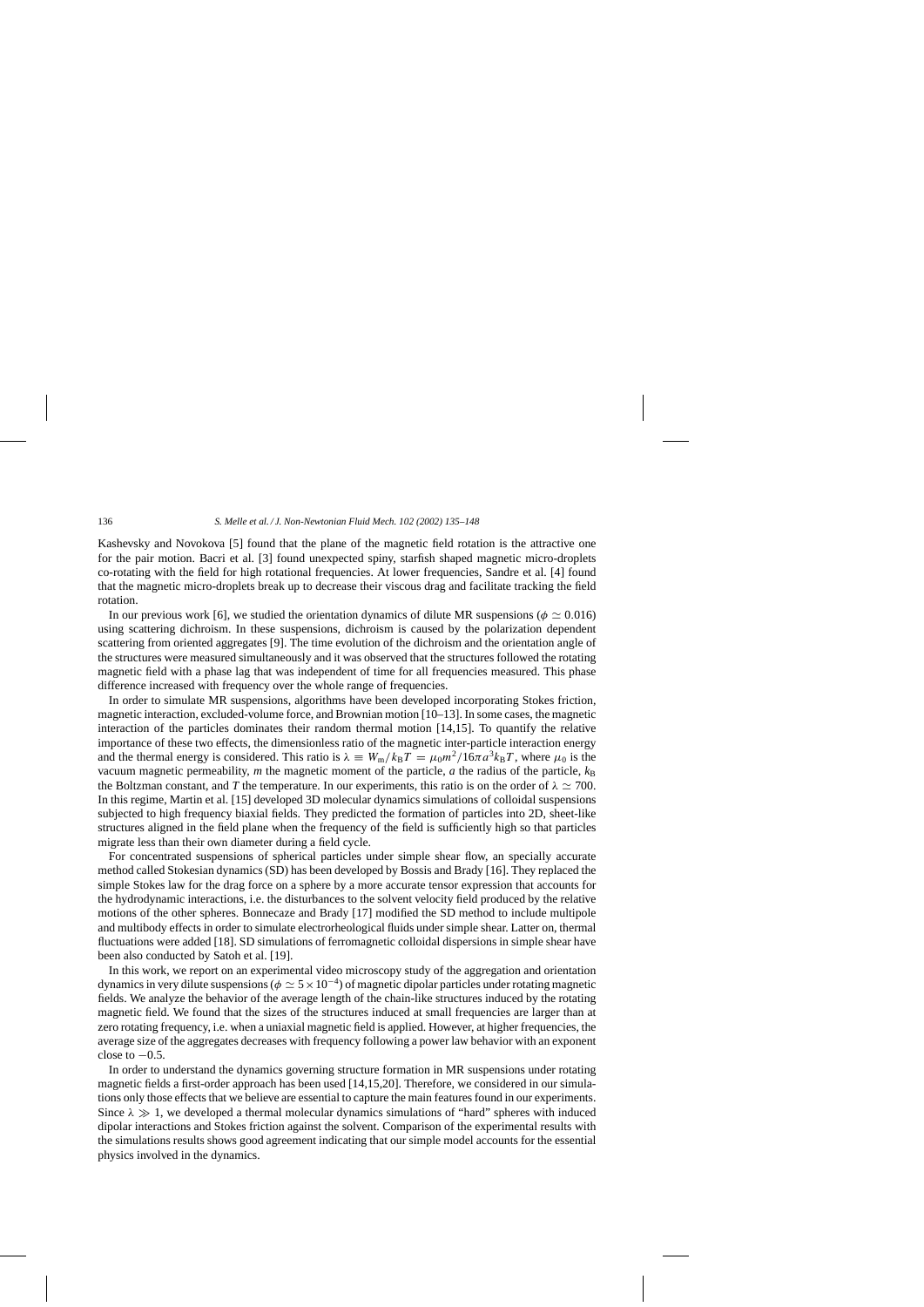# **2. Experimental materials and procedure**

To study the dynamics governing low volume fraction dipolar suspensions under the application of rotating magnetic fields we performed video microscopy experiments for an aqueous suspension of super-paramagnetic latex micro-spheres loaded with iron oxide grains.

## *2.1. Magnetic suspension*

In the experiments reported here, we used an aqueous magnetic suspension (d-M1-180/20) obtained diluting a 10% in weight suspension supplied by *Estapor* (M1-180/20) to achieve a volume fraction  $\phi = 5 \times 10^{-4}$ . The properties of the magnetizable particles making up this suspension are detailed in Table 1. These particles content magnetite crystals (Fe<sub>3</sub>O<sub>4</sub>) of small diameter (1–20 nm) dispersed in a monomer—divinylbenzene (DVB)—and polymerized using a emulsion process. The surface of the latex micro-spheres is composed of carboxylic acid (–COOH) groups with an added surfactant coating layer of sodium dodecyl sulfate (SDS) to stabilize the dispersions. In order to avoid particle aggregation in the dilution process additional SDS was applied. Since these iron oxide grains are randomly oriented inside the micro-particles, the resulting magnetic moment is zero in the absence of an external magnetic field. When a magnetic field is applied, a net magnetic dipolar moment aligned in the field direction is induced in the particles as a result of the orientation of the grains dispersed in the polymer matrix. This magnetic moment is  $\vec{m} = (4\pi/3)a^3\vec{M}$ , with  $\vec{M}$  the magnetization of the particle. We have characterized the average magnetic properties of the particles by measuring their magnetization curve using a vibrating sample magnetometer (VMS-*Lakeshore* 7300). We observed that under sufficiently low magnetic fields these particles exhibit superparamagnetic behavior with virtually no hysteresis or magnetic remanence. Due to their small average diameter and density ( $\rho_p \approx 1.3$  g/ml) the sedimentation time is long enough to neglect gravitational effects. The sedimentation velocity was estimated according to Stokes' law to be  $v_s = 0.02 \,\mathrm{\mu m/s}.$ 

# *2.2. Sample cell*

Because the technique used here requires optical transparency, the fluid sample was sandwiched between two circular quartz windows with i.d. 6.5 mm. These windows were held in place by a delrin attachment designed to prevent evaporation of the solvent and separated by an annular delrin spacer  $e = 100 \,\mu m$ thick along the light path axis, *Z* (see Fig. 1). The video microscopy images were taken at an area in the cell <0.1 mm in the vicinity of the center. The sample is surrounded by two orthogonal pairs of coils

Table 1 Properties of the magnetic latex micro-spheres used

| Original suspension                           | M1-180/20  |
|-----------------------------------------------|------------|
| Mean diameter $(\mu m)$                       | 0.87       |
| Magnetic content (%)                          | 24.8       |
| Saturation magnetization (emu/g)              | 21         |
| Polymer nature                                | <b>DVB</b> |
| Surface groups $-COOH$ content ( $\mu$ eq./g) | 53         |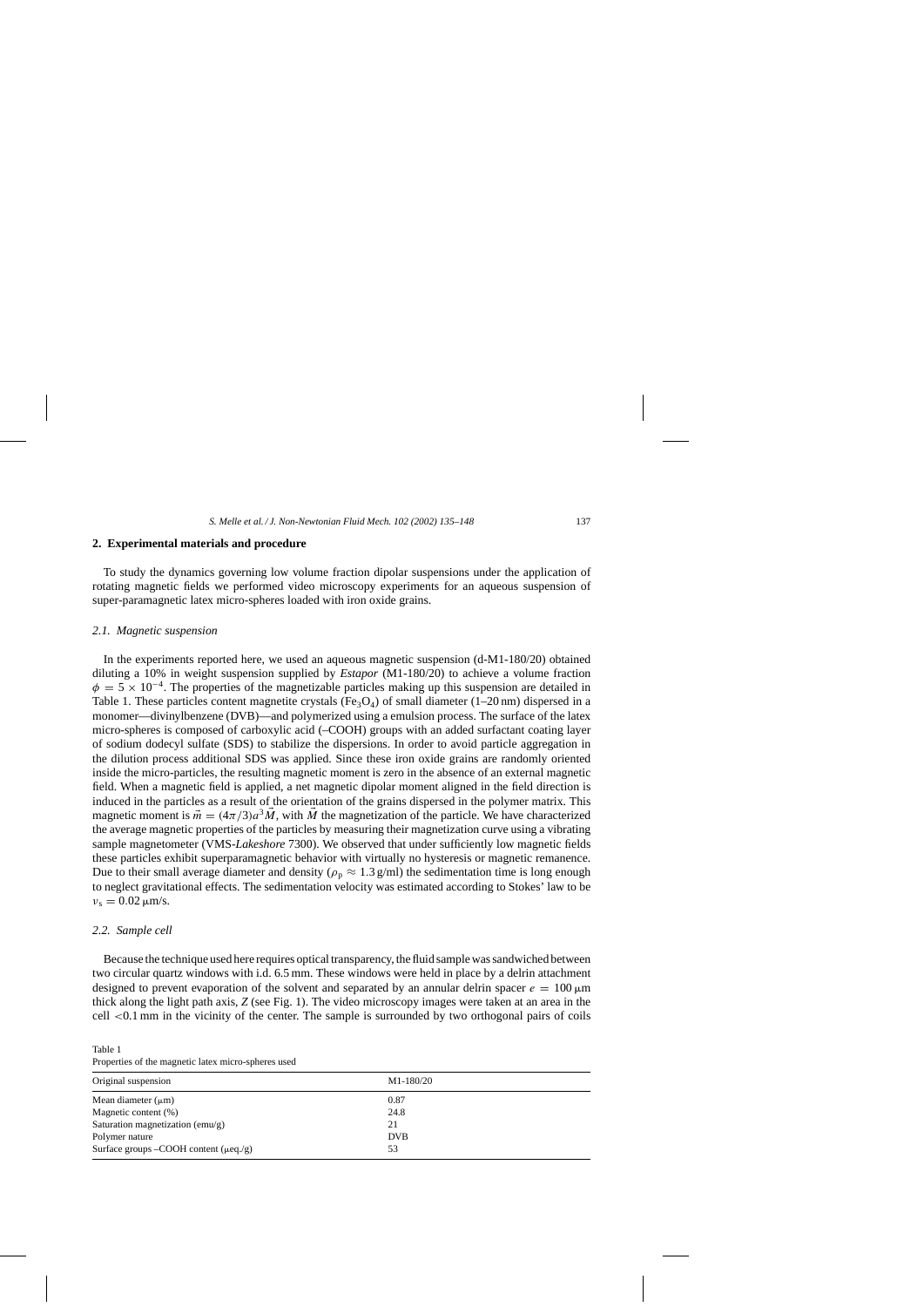

Fig. 1. Sketch of the coils system (from the direction of the light path) to produce a rotating magnetic field in the sample. On the right down corner, the quartz magnetic suspension cell is shown.

that generate a rotating magnetic field in the plane of the images (*XY*). The rotating magnetic field was achieved by applying sinusoidal electric signals to the two orthogonal pairs of coils by means of two Kepco BOP20-10M power amplifiers, driven by two HP-FG3325A function generators referenced to one another at a phase difference of 90◦ (see Fig. 1). The function generators allowed for control of both the amplitude and the frequency of the rotating magnetic field. These coils are housed in a temperature controlled aluminum cylinder to prevent heating effects. All experiments were performed at a temperature of  $T = (282 \pm 1)$  K on the sample. The coils relative positions and their dimensions were optimized to obtain the smallest spatial variation of the field over the sample (<3%). This minimized local changes of concentration due to the transport of the magnetic latex particles under the effect of field gradients. In Table 2 are summarized the experimental conditions.

## *2.3. Video microscopy set-up*

The video microscopy set-up is shown in Fig. 2. The sample cell surrounded by the four coils is situated in the horizontal plane (*XY*), and the optical train (in the direction of the *Z*-axis) consists of a light source

Table 2 Summary of the experimental conditions

| Diluted suspension                                              | $d-M1-180/20$                             |  |
|-----------------------------------------------------------------|-------------------------------------------|--|
| Final volume fraction, $\phi$<br>Magnetic field strength, $H_0$ | $5 \times 10^{-4}$<br>$12.4 \text{ kA/m}$ |  |
| Rotational frequencies range, $f_0$                             | $0.001 - 2 \text{ Hz}$                    |  |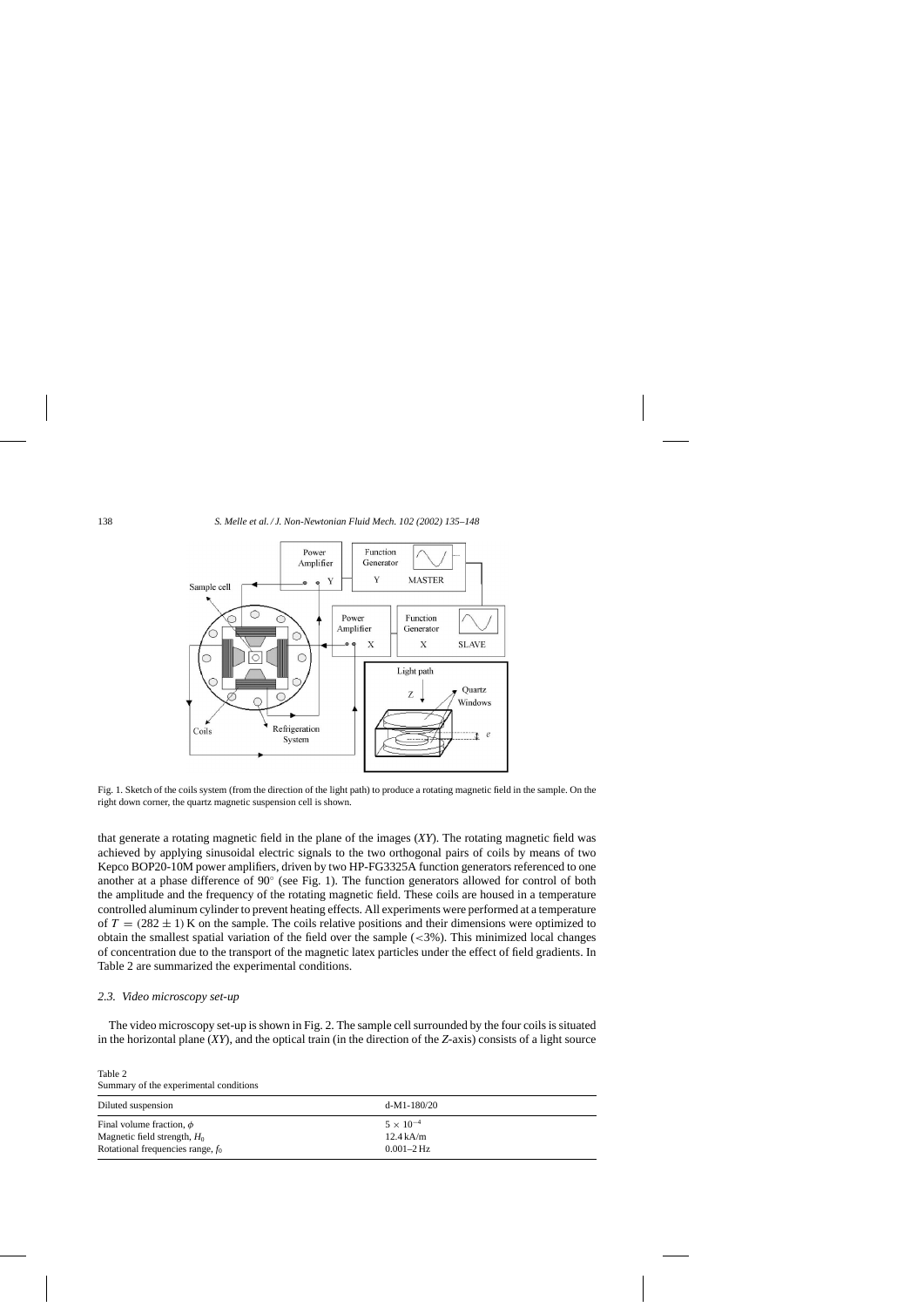

Fig. 2. Depiction of the video microscopy set-up showing the sample cell with the coils situated in the horizontal plane, and the vertical optical train consisting of a light source, a zoom system and a CCD video camera connected to the VCR.

with flexible bundle (*American Optical* II-80), a zoom system (*Navitar* 12×) and a CCD video camera (*Sanyo* VDC-3825) connected to a S-VHS VCR (*Panasonic* AG 1975). The *Navitar* 12× Zoom System is compose of a 2 $\times$  adapter that attaches the CCD camera to the zoom, a 12 $\times$  zoom, and a 2 $\times$  attachment that joins the zoom to a  $10\times$  microscope objective. This group of lens' provides a combination of a large zoom range with high resolution. This zoom system has the capability of allowing the field of view to be altered by changing the image resolution. A resolution of  $0.34-4.2 \mu m$  for field of view around  $170-2100 \mu m$  was possible with this system.

# *2.4. Experimental procedure and image processing*

A typical experimental protocol would begin with a homogeneous sample and then apply the rotating magnetic field for 365 s. Although the zoom magnification was varied for each experiment to adapt the field of view, a resolution that allow us to see individual particles was always used. As a result, at small frequencies, the field of view was not of sufficient magnitude to visualize the number of structures necessary to obtain a good statistics for the average magnitudes of aggregate length and orientation.

During the time the field was applied images were recorded using a VCR at 30 frames per second. We subsequently digitalized single frames of  $640$  pixels  $\times$  480 pixels with 256 grey levels on a computer (DT-2862) at fixed time intervals depending on the field rotational frequency. To analyze the digitalized images we used *Igor Pro* image-processing software. The images had a dark background over which the particles appear as clear areas. To calculate the length of the chains the pixel area for each aggregate was calculated by applying a grey level threshold that was kept constant for a given experiment. Then, the temporal evolution of the average length was determined. The average rotation angle of the chains was also computed by analyzing the Hough Transform of the images [21,22].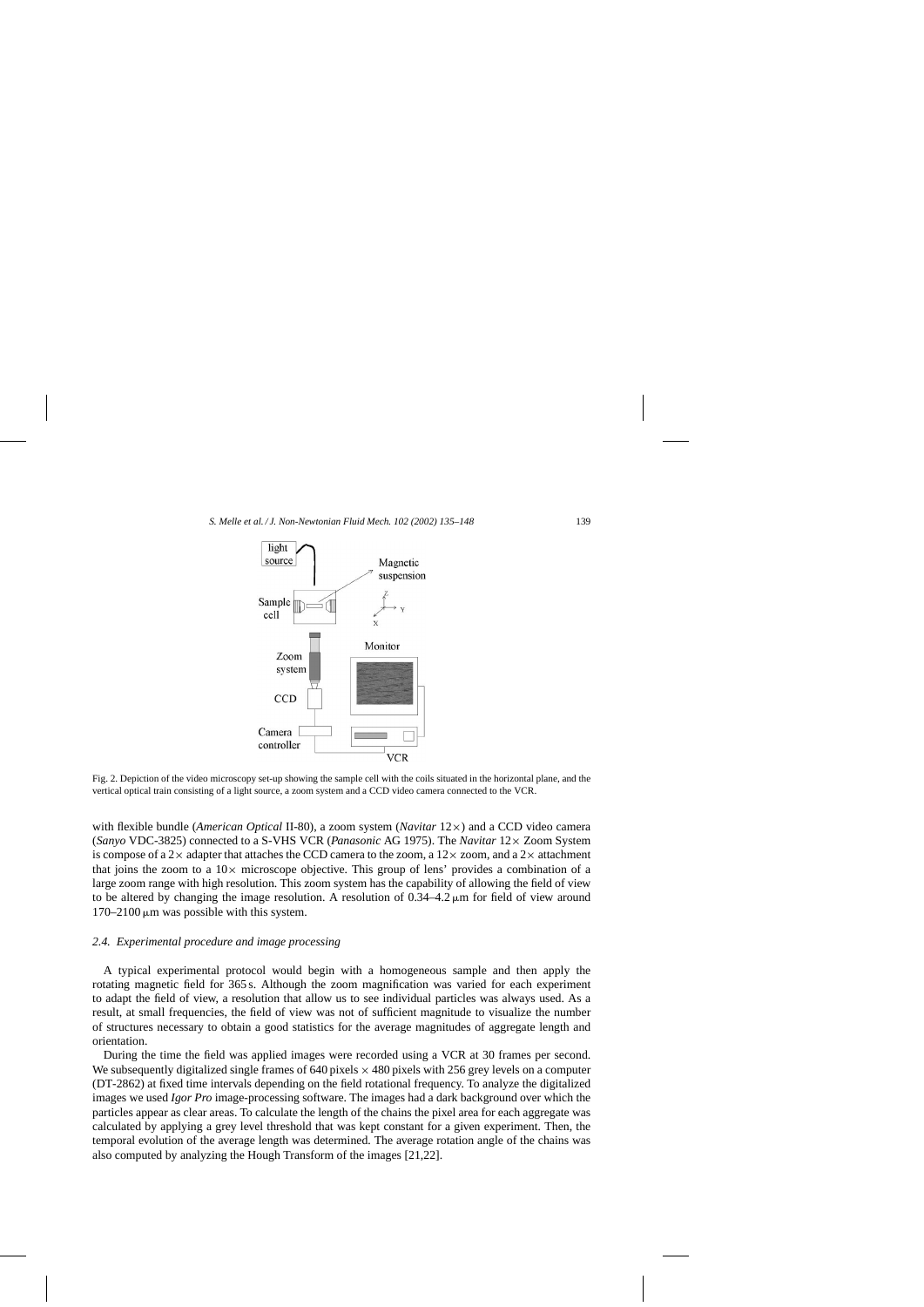

Fig. 3. Quarter cycle of the time evolution of the fibrillated structures for different rotational frequencies: (a)  $f_0 = 0.005$  Hz clockwise rotation; (b)  $f_0 = 0.1$  Hz counter clockwise rotation. Field of view: 62  $\mu$ m × 46  $\mu$ m.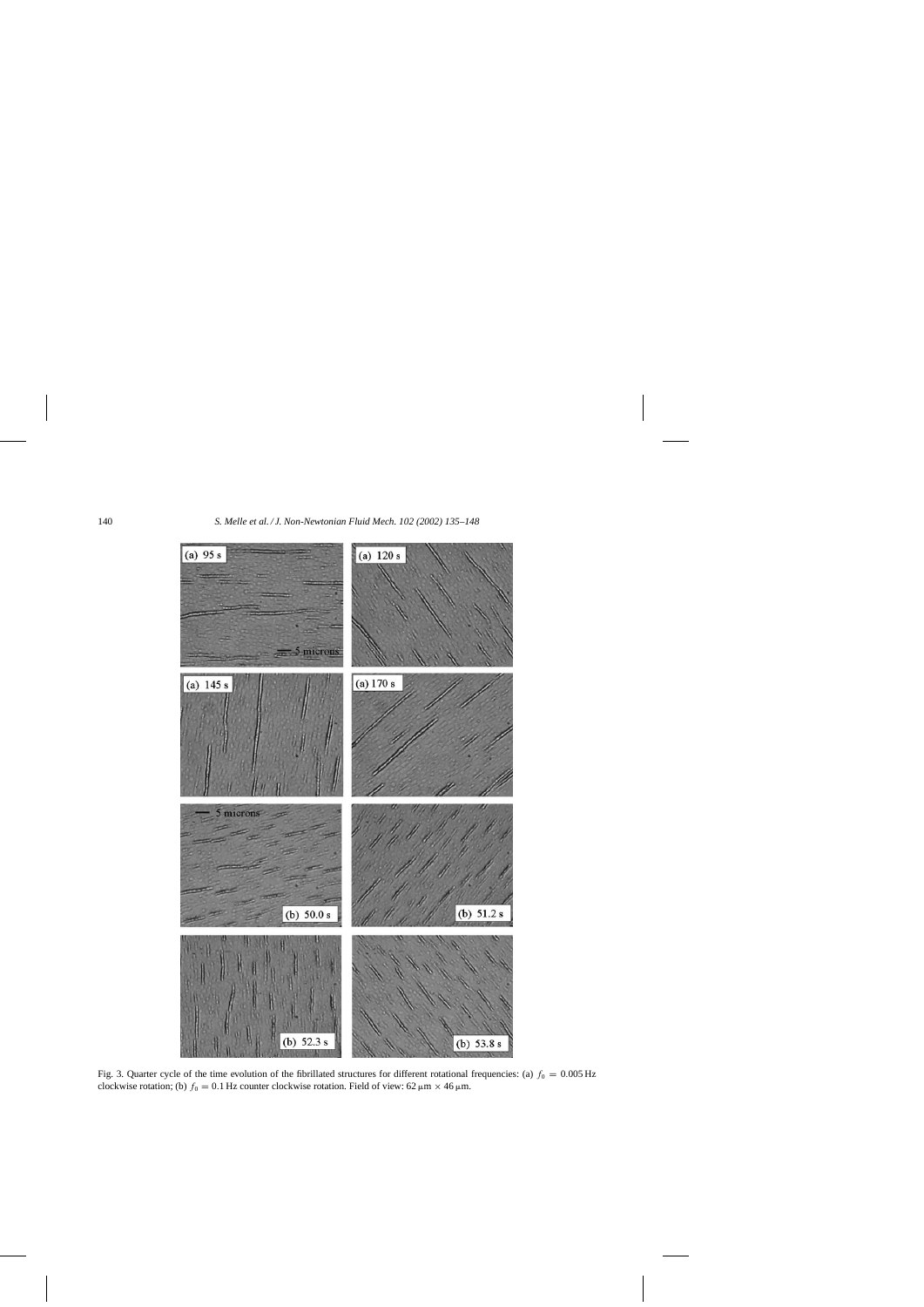## **3. Experimental results**

In Fig. 3, video microscopy images show the temporal evolution of the structures that appear when a rotating magnetic field with amplitude  $H_0 = 12.4 \text{ kA/m}$  was applied for two different rotational frequencies. When the magnetic field is first applied, a magnetic dipole is induced in each particle in the direction of the field. At this low volume fraction ( $\phi = 0.0005$ ) the dipolar interaction induces particle aggregation into linear chains that follow the magnetic field direction. Under these conditions, two torques act on the aggregates: a magnetic torque that rotates the chain-like structures due to dipolar interaction among the particles oriented in the direction of the magnetic field, and a hydrodynamic torque caused by the rotational friction of the structures in the suspending fluid. We can see in Fig. 3 how the length of the structures is larger for slower rotational frequencies. In the rotation process, we observed continuous fragmentation and aggregation of chains for all the frequencies.

The chains rotate synchronously with the applied field for the range of frequencies measured (between  $f_0 = 0.001$  and 2 Hz), but break up to decrease their viscous drag. As an example of this synchronous rotation, in Fig. 4, we plot the time evolution of the average angle for a rotating field frequency of  $f_0 = 0.005$  Hz. The average rotational frequency measured for the aggregates was  $f_{\text{chains}} = 0.0052$  Hz. This synchronous regime was also observed for more concentrated suspensions [6]. In that work, we also measured the phase lag between the aggregates and the field using scattering dichroism. As expected, the longer the aggregates, the higher is their phase lag.

The time evolution of the average length of the chains for different rotational frequencies was also studied. As an example, the temporal evolution of the average length of the chains at the smaller rotating frequency of  $f_0 = 0.001$  Hz is plotted in Fig. 5. One can see that after a time of approximately 150 s the average chain length reaches a steady value (around 25 particles). The time necessary to reach the steady state decreases when the rotational frequency increases.



Fig. 4. Time evolution of the average orientation angle for the fibrillated structures induced when a rotating magnetic field of frequency  $f_0 = 0.005$  Hz is applied. The structures synchronously rotate with the field.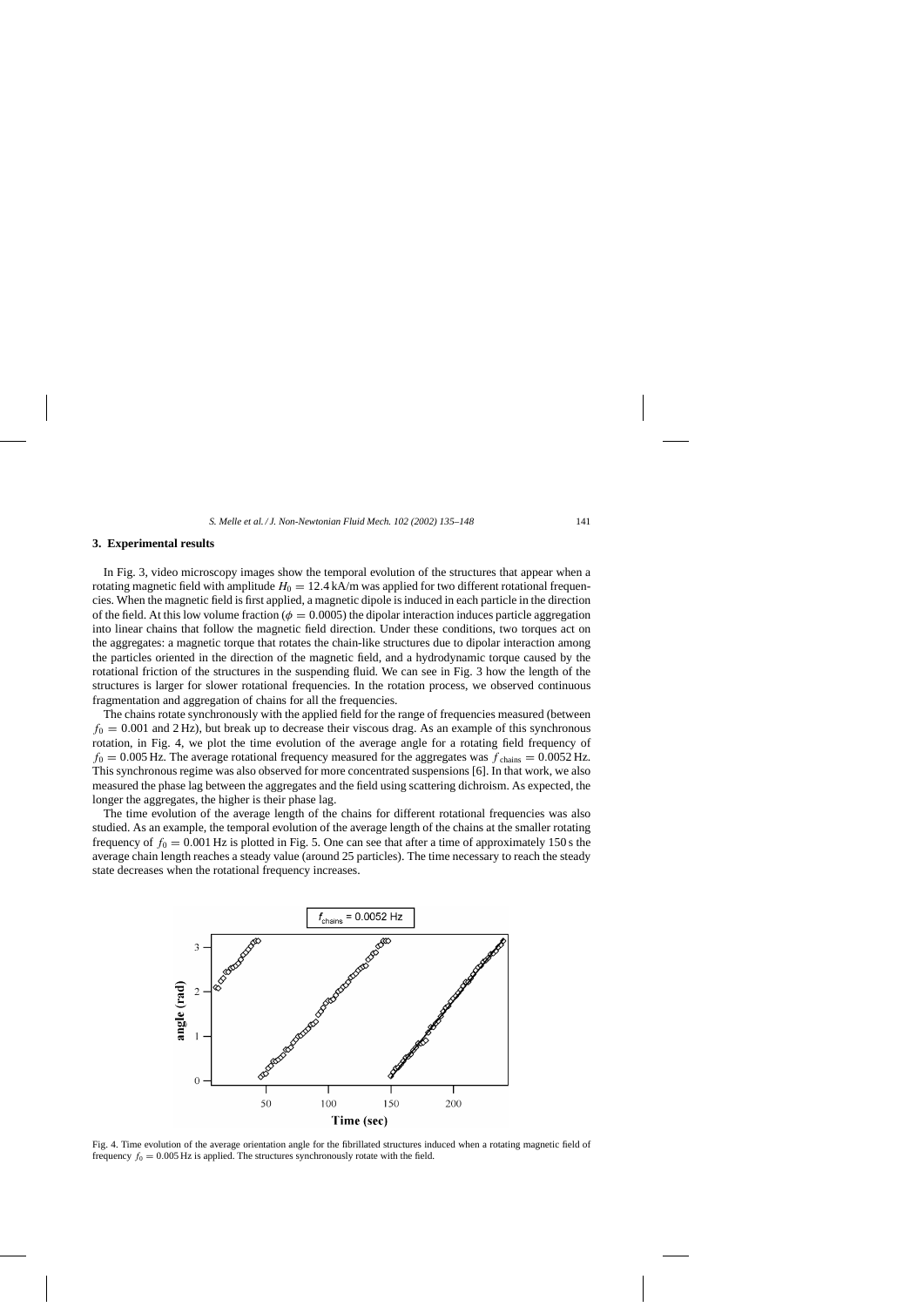

Fig. 5. Temporal evolution of the chains average length for a magnetic field with amplitude  $H_0 = 12.4$  kA/m and frequency  $f_0 = 0.001$  Hz.



Fig. 6. Video microscopy images recorded at time = 180 s after applying a magnetic field with amplitude  $H_0 = 12.4$  kA/m. Chain-like structures induced at zero frequency,  $f_0 = 0.0$  Hz, (upper image); and at rotational frequency  $f_0 = 0.001$  Hz (lower image). Field of view:  $76 \,\mu m \times 57 \,\mu m$ .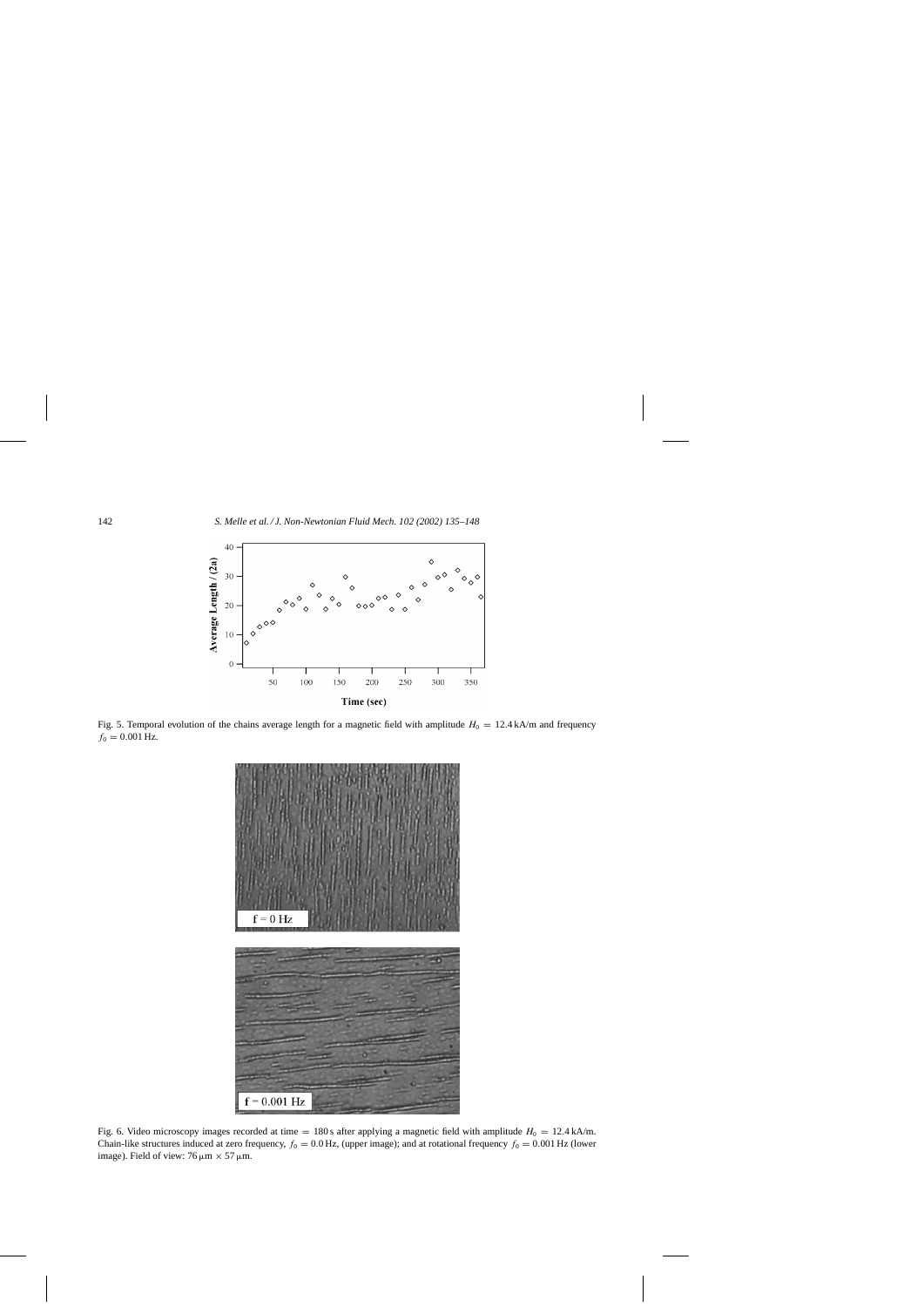

Fig. 7. Variation of the steady average length of the aggregates with the rotational frequency. At higher frequencies the average length follows a power law with exponent −0.51.

Studying the temporal evolution of the chains average length we found that for a given time, this average length is enlarged for low rotational frequencies ( $f_0 = 0.001$  Hz) compares to the case of unidirectional constant magnetic fields  $f_0 = 0.0$  Hz. This fact can be seen in Fig. 6 where video microscopy images taken at the same time shown larger length for low frequencies than for zero frequency. So the fact that the chains are rotating is helping to the aggregation process. However, when we increase more the frequency, the average length of the structures starts decreasing indicating that viscous drag becomes more important.

In Fig. 7, we plotted the variation of the stationary average length with the rotational frequency. We see how the steady average length of the structures decreases with the rotational frequency for all the frequencies measured. Furthermore, at higher frequencies, the average size strongly decreases with frequency following a power law with exponent −0.51 due to the hydrodynamic friction forces overcome the dipolar magnetic forces and, therefore, the chains break up to decrease their viscous drag. For these high frequencies the viscous drag is restricting the size of the structures.

## **4. Theory**

## *4.1. Theoretical model*

In order to interpret the experimental results, we developed a non-thermal 2D molecular dynamics simulations of "hard" spheres with induced dipolar interactions and Stokes friction against the solvent. We consider a monodisperse suspension of *N* spherical particles with radius *a* in water subjected to a rotating magnetic field in the *XY* plane with rotational frequency *f*<sup>0</sup>

$$
\vec{H} = H_0(\cos(2\pi f_0 t)\hat{x} + \sin(2\pi f_0 t)\hat{y}).
$$
\n(1)

A complete algorithm to simulate such a system would include Brownian motion, multipolar magnetic interaction forces between the particles, local field corrections to the applied field, hydrodynamic friction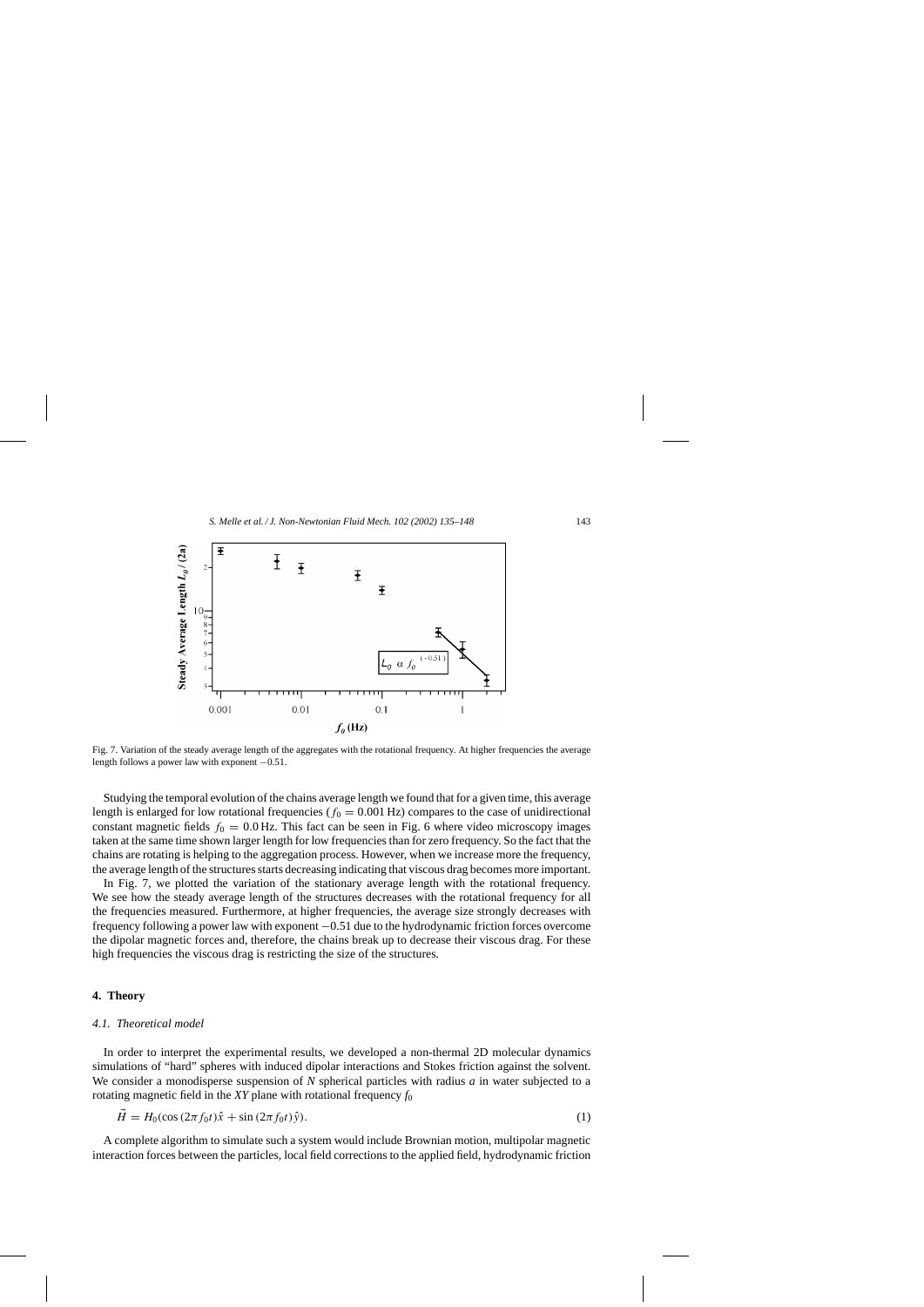forces (lubrication and long range), excluded-volume repulsive forces, and so on. However, as we have already pointed out, our approach has been to consider only those contributions we believe are essential to capture the physics of the problem. Similar approaches have been previously used to simulate MR fluids [14,15], as well as electrorheological fluids [20].

Taking into account that the aggregation takes place in the plane of the magnetic field rotation [5], we simplified our calculations by developing 2D simulations in this plane. For the magnetic field used in the experiments ( $H_0 = 12.4$  kA/m) the magnetization of the particle was measured to be  $M = 8.6$  kA/m being its dipolar moment  $m \simeq 3 \times 10^{-15}$  A m<sup>2</sup>. Furthermore, one can estimate the magnetic interaction energy between dipoles as the energy required to separate two magnetized particles in contact along the field direction. Using a point-dipole approximation, this energy will be  $\mu_0 m^2/16\pi a^3 \simeq 3 \times 10^{-18}$  J. On the other hand, the thermal energy at the temperature of the experiments (T = 282 K)  $k_BT = 4 \times 10^{-21}$  J, is much smaller than the magnetic energy so that Brownian motion should have a negligible effect on the evolution of the structures [23]. In other words, the key dimensionless parameter mentioned in the introduction that measures the ratio between the magnetic and thermal energies will be much larger than one,  $\lambda \equiv W_{\rm m}/k_{\rm B}T \simeq 700$ .

Under these assumptions, the equation of motion for the *i*th particle is

$$
m\frac{d^2\vec{r}_i}{dt^2} = \vec{F}_i^{\,v} + \vec{F}_i^{\,m} + \vec{F}_i^{\,ev},\tag{2}
$$

where *m* is the particle mass,  $\vec{r}_i$  the position of the *i*th particle,  $\vec{F}_i^v$  the viscous force,  $\vec{F}_i^m$  the magnetic force, and  $\vec{F}_i^{\text{ev}}$  the excluded-volume force. The simulations can be greatly simplified by making two approximations on the viscous and the magnetic force. First, we are using Stokes' drag approximation  $\vec{F}_i^{\hat{v}} = -\gamma \vec{v}_i$ , where  $\gamma = 6\pi \eta a$  is the Stokes drag coefficient for a solid sphere of radius *a* moving in a liquid with viscosity  $\eta$  and  $\vec{v}_i$  is the particle velocity. Second, we use point-dipole approximation to compute the magnetic force acting on the *i*th particle. This force will be the result of the sum of the dipolar forces exerted by all the other particles, i.e.

$$
\vec{F}_{i}^{\text{m}} = \frac{3\mu_{0}m^{2}}{4\pi} \sum_{j \neq i} \frac{1}{R_{ij}^{4}} \{ [1 - 5(\hat{m}\hat{R}_{ij})^{2}] \hat{R}_{ij} + 2(\hat{m}\hat{R}_{ij})\hat{m} \},\tag{3}
$$

where  $\hat{R}_{ij} \equiv \vec{R}_{ij}/R_{ij}$  with  $\vec{R}_{ij} \equiv \vec{r}_i - \vec{r}_j$ , and  $\hat{m} = (\cos(2\pi f_0 t)\hat{x} + \sin(2\pi f_0 t)\hat{y})$ . Note that linear chains aligned in the direction of the magnetic field, cannot support a shear force as both the  $\hat{R}_{ij}$  and  $\hat{m}$  component are working in the same axial direction. Note that as we are using one-particle Stokes' hydrodynamics, an excluded-volume force  $\vec{F}_i^{\text{ev}}$  must be included to keep particles from overlapping. This force is calculated from [14]

$$
\vec{F}_i^{\text{ev}} = A \frac{3\mu_0 m^2}{4\pi (2a)^4} \sum_{j \neq i} \hat{R}_{ij} \exp[-\xi (R_{ij}/2a - 1)], \tag{4}
$$

where we assumed  $A = 2$  and  $\xi = 10$ . Similar repulsive forces have been used in previous work [14,20]. The parameter *A* is chosen in order to give zero interaction force when two particles aligned along the field direction and interacting with dipolar force (see Eq. (3)), are in contact (i.e.  $R_{ii}/2a = 1$ ). The same condition was followed in [24]. With  $\xi = 10$  the ratio between dipolar and excluded-volume forces of two particles aligned with the field reaches the value 10 (0.1) when the distance between particles increases to  $R_{ij}/2a = 1.1$  (decreases to  $R_{ij}/2a = 0.9$ ).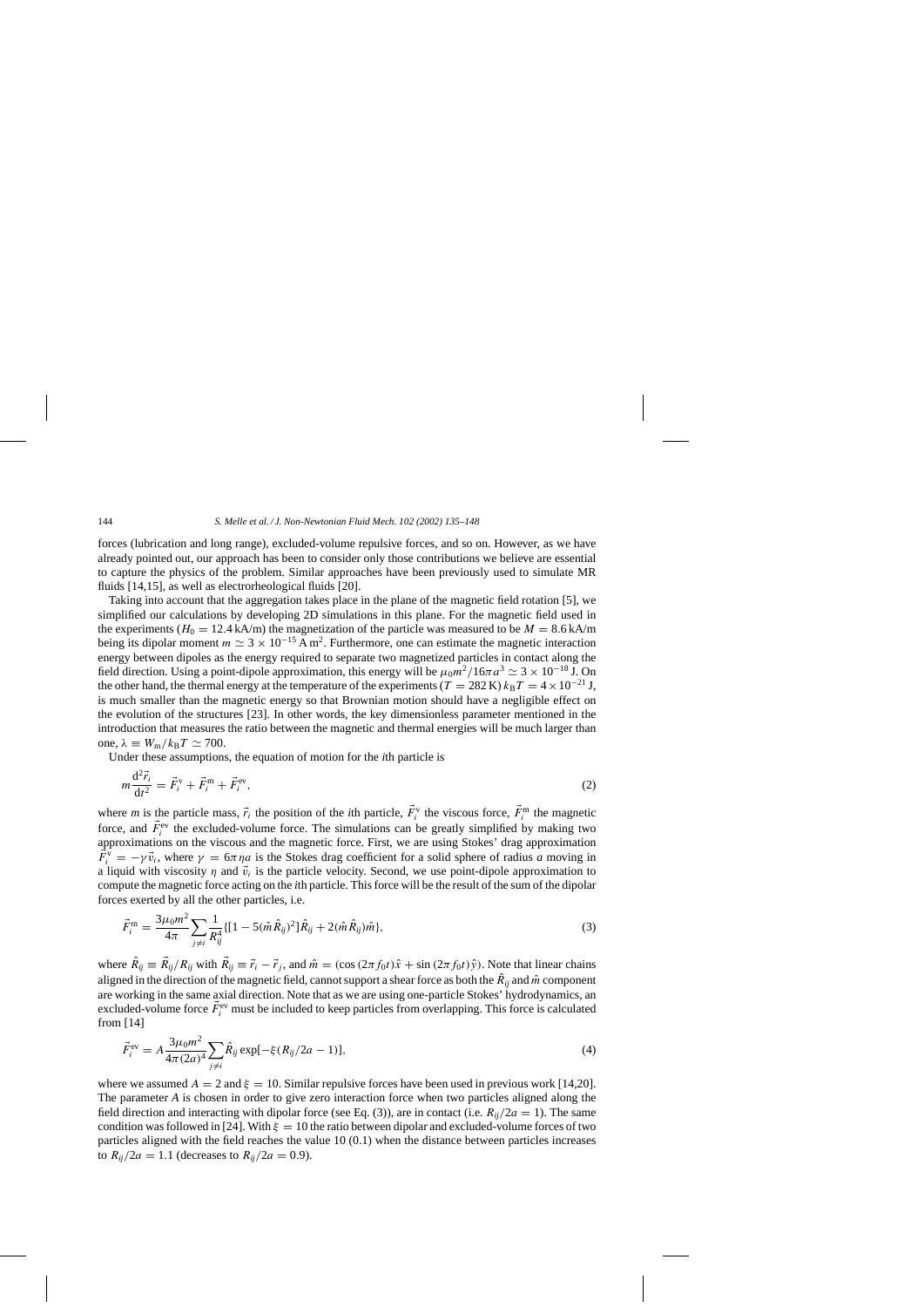Neglecting the inertial term and making the particle evolution Eq. (2) dimensionless we obtain:

$$
\frac{\mathrm{d}\vec{\rho}_i}{\mathrm{d}\tau} = \frac{t_\mathrm{s}}{2a\gamma} [\vec{F}_i^{\mathrm{m}} + \vec{F}_i^{\mathrm{ev}}],\tag{5}
$$

where a couple of scaling parameters immediately drop out, a length scale equal to 2*a* which leads to a dimensionless spatial variable equal to  $\vec{\rho}_i = \vec{r}_i/2a$ , and a time scale  $t_s \equiv 12^2 \eta / \mu_0 M^2$  which leads to a dimensionless time equal to  $\tau = t/t_s$ . This procedure has been followed in several works [15,20,25]. Using the viscosity of the sample  $\eta = 1.3$  mPa s we obtain a characteristic time scale equal to  $t_s = 2 \times 10^{-3}$  s, so one dimensionless time unit is about a millisecond. This simulation method has been developed to predict the evolution of small systems over large times.

## *4.2. Simulation results*

We numerically solved Eq. (2) for a system with  $N = 400$  particles with an initial average separation equal to  $R_{ii}(t = 0)/2a \simeq 5$ .

The simulations reveal that the magnetic dipolar interaction between particles induces the formation of chain-like structures that follow the magnetic field rotating with the same frequency in agreement with the experimental findings. In Fig. 8, we plot the particles position in the *XY* plane for different frequencies at an arbitrary time. As demonstrated in this figure, the size of the structures at a slow rotating field frequency (see Fig. 8b) is larger than at zero frequency, i.e. when an uniaxial magnetic field is applied (see Fig. 8a). This result is in agreement with the experimental results and indicates that the aggregation of magnetic particles is favored when a slowly rotating magnetic field is applied. Therefore, this could



Fig. 8. Particles position in the *XY* plane at an arbitrary time,  $\tau = 10,000$ , at rotating frequency (a)  $f_0 = 0$  Hz; (b)  $f_0 = 0.05$  Hz; (c)  $f_0 = 0.5$  Hz and (d)  $f_0 = 2$  Hz.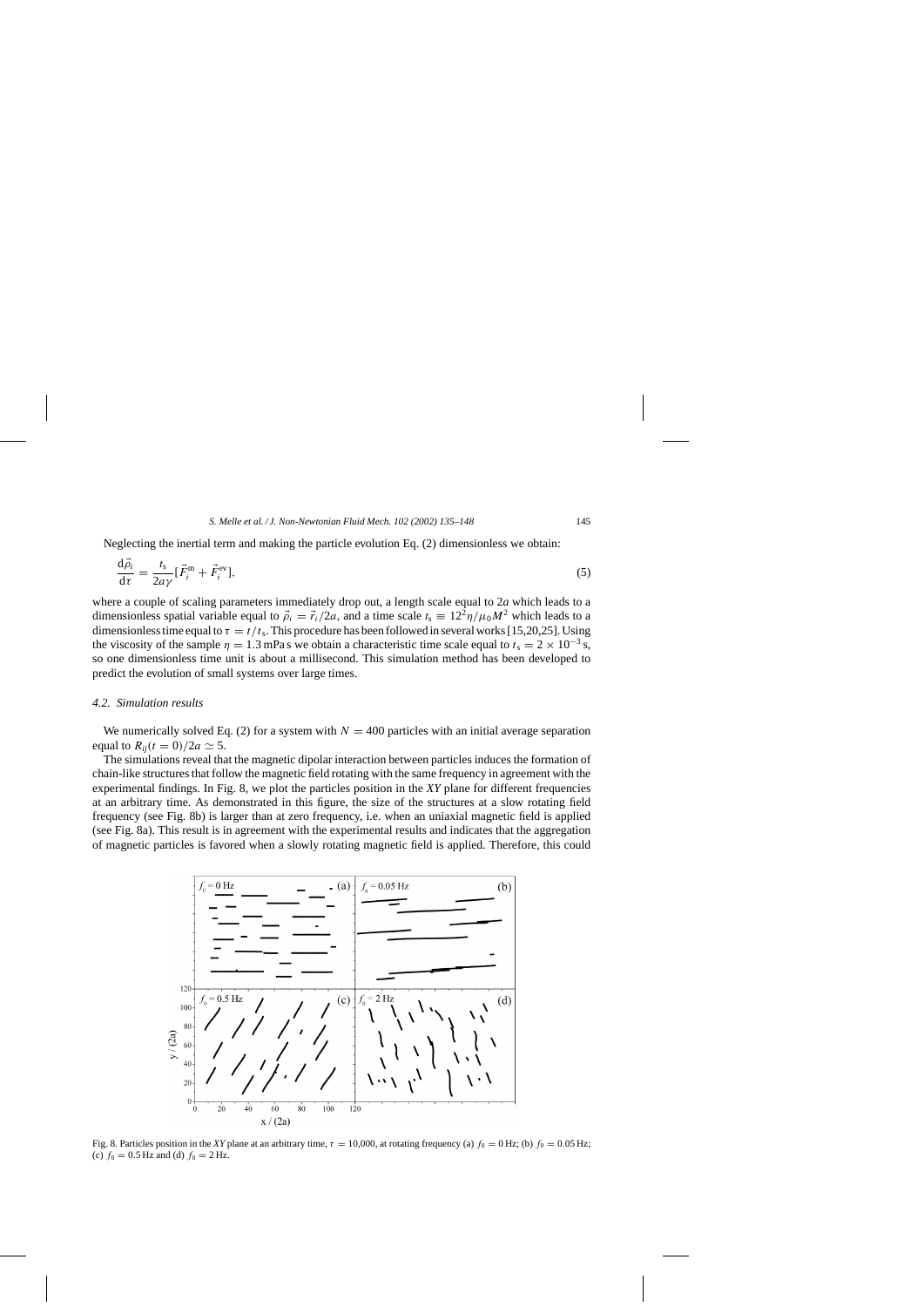be a mechanism to increase the average size of the cluster in a magnetic suspension. On the other hand, at higher frequencies (see Fig. 8b–d) the size of the structures becomes smaller as the rotating frequency increases. This indicates that hydrodynamic friction forces overcome the dipolar magnetic forces and, therefore, the chains break up to decrease their viscous drag.

In order to analyze the behavior of the size of the structures we calculated the time evolution of the average length, *L*. This average length *L* was calculated considering straight chains without taking into account the shape of the clusters

$$
L = \frac{\sum_{j} N_{j}}{\sum_{j} 1},\tag{6}
$$

where  $N_i$  is the number of particles in the *j*th cluster. However, it can be seen in both experimental and simulations results that chains develop an S-shape. To check its effect in our simulations results, we calculated the average length, but using a weight function  $W_j = N_j s_j$ , where  $s_j$  is a shape factor with value 1 for the case of a straight chain, and 0 for a symmetric cluster

$$
s_j = \frac{(I_j^{\max})^{1/2} - (I_j^{\min})^{1/2}}{(I_j^{\max})^{1/2} + (I_j^{\min})^{1/2}},\tag{7}
$$

where  $I_j^{\text{max}}$  and  $I_j^{\text{min}}$  are the principal moments of inertia of *j*th cluster. Then, the direction of  $I_j^{\text{min}}$  gives the orientation of the long axis of the cluster. We did not observe appreciable changes in the simulations results using this shape correction. Therefore, we have presented here the results corresponding to the case without the shape factor.

In Fig. 9, the average length versus time at different rotating frequencies is plotted. After an initial transient, the average length reaches an oscillatory regime in the manner shown below.

$$
L(t) \simeq L_0 + \Delta L \sin(2\pi f_{\rm L} t),\tag{8}
$$



Fig. 9. Time evolution of the average length of the structures, *L*, at different rotating frequencies.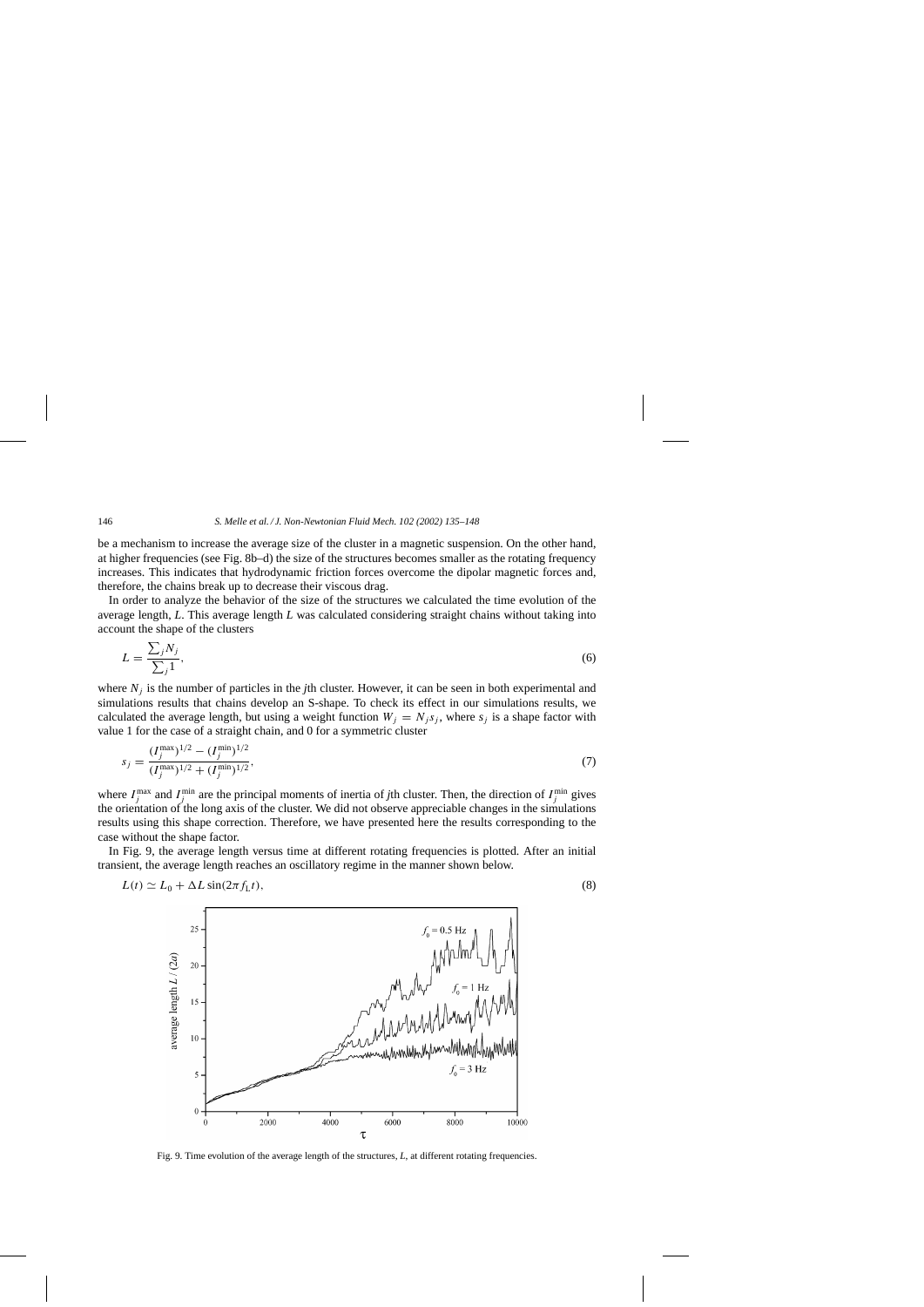

Fig. 10. Power spectrum of the average length of the structures, *L*, at different rotating frequencies. It is shown that the average length oscillates with a frequency two times the rotating field frequency (2*f*0).

where  $L_0$  is the steady state value,  $f_L$  the frequency of the modulated length, and  $\Delta L$  the modulation amplitude. This frequency value, *f*L, has been found to be related with the frequency of the rotating field, being two times the field frequency,  $f_L = 2f_0$  (see Fig. 10). That means that on average, the chain-like structures break up (smallest size of *L*) and after a time they come together again (largest size of *L*) and this behavior is repeated two times every field cycle.

In Fig. 11, we show the steady state value of the average length,  $L_0$ , as a function of the rotating field



Fig. 11. Steady state length,  $L_0$ , vs. rotating field frequency.